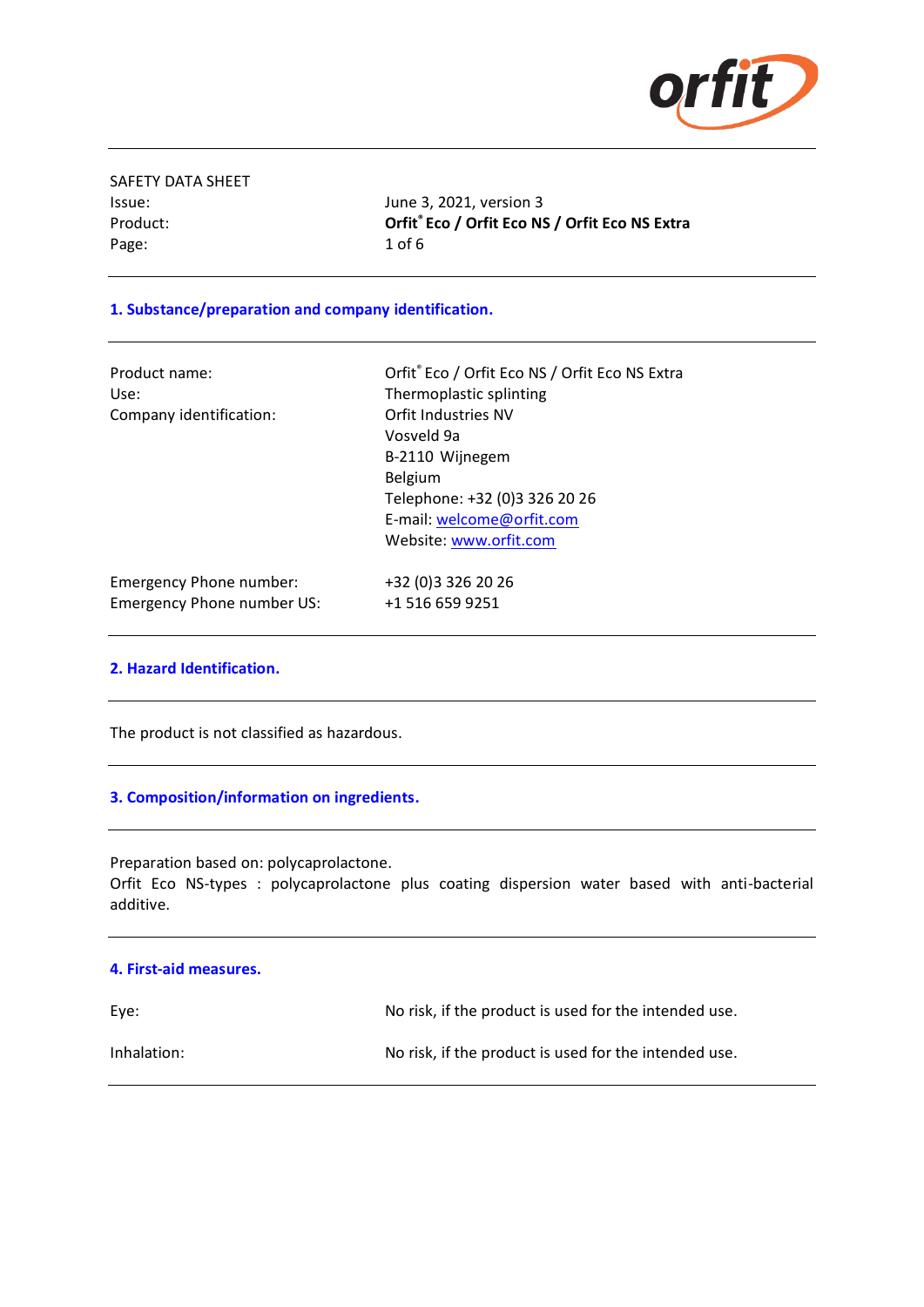

| SAFETY DATA SHEET |                    |
|-------------------|--------------------|
| Issue:            | June 3             |
| Product:          | Orfit <sup>®</sup> |
| Page:             | $2$ of 6           |
|                   |                    |

June 3, 2021, version 3 Product: **Orfit® Eco / Orfit Eco NS / Orfit Eco NS Extra**

## **4. First-aid measures (continuation).**

| Skin:      | No risk, if the product is used for the intended use. |
|------------|-------------------------------------------------------|
| Ingestion: | In case of persistent symptoms, consult a doctor.     |

## **5. Fire-fighting measures.**

| Flash point:                                | $527^{\circ}F - 275^{\circ}C$                                                                                                                                                                                       |    |
|---------------------------------------------|---------------------------------------------------------------------------------------------------------------------------------------------------------------------------------------------------------------------|----|
| Extinguishing methods:<br>Specific hazards: | Powder, foam, AFFF, CO2, water and water spray.<br>Formation of dangerous gas/vapours<br>in.<br>case<br>decomposition:<br>Carbon monoxide (CO) and carbon dioxide (CO2)<br>Monomer (2-Oxepanone, Hexan-6-olide, CAS | 0f |
|                                             | $502 - 44 - 3$                                                                                                                                                                                                      |    |
| Special protective equipment:               | Wear a self-contained breathing apparatus.                                                                                                                                                                          |    |

#### **6. Accidental release measures.**

| Precautions in relation to<br>persons:   | Wear protective clothing and keep not protected<br>persons on a secure distance. |
|------------------------------------------|----------------------------------------------------------------------------------|
| Measure to protect the<br>environment:   | Keep out of the sewerage and effluent.                                           |
| Methods for cleaning up or<br>taking up: | Collect mechanically.                                                            |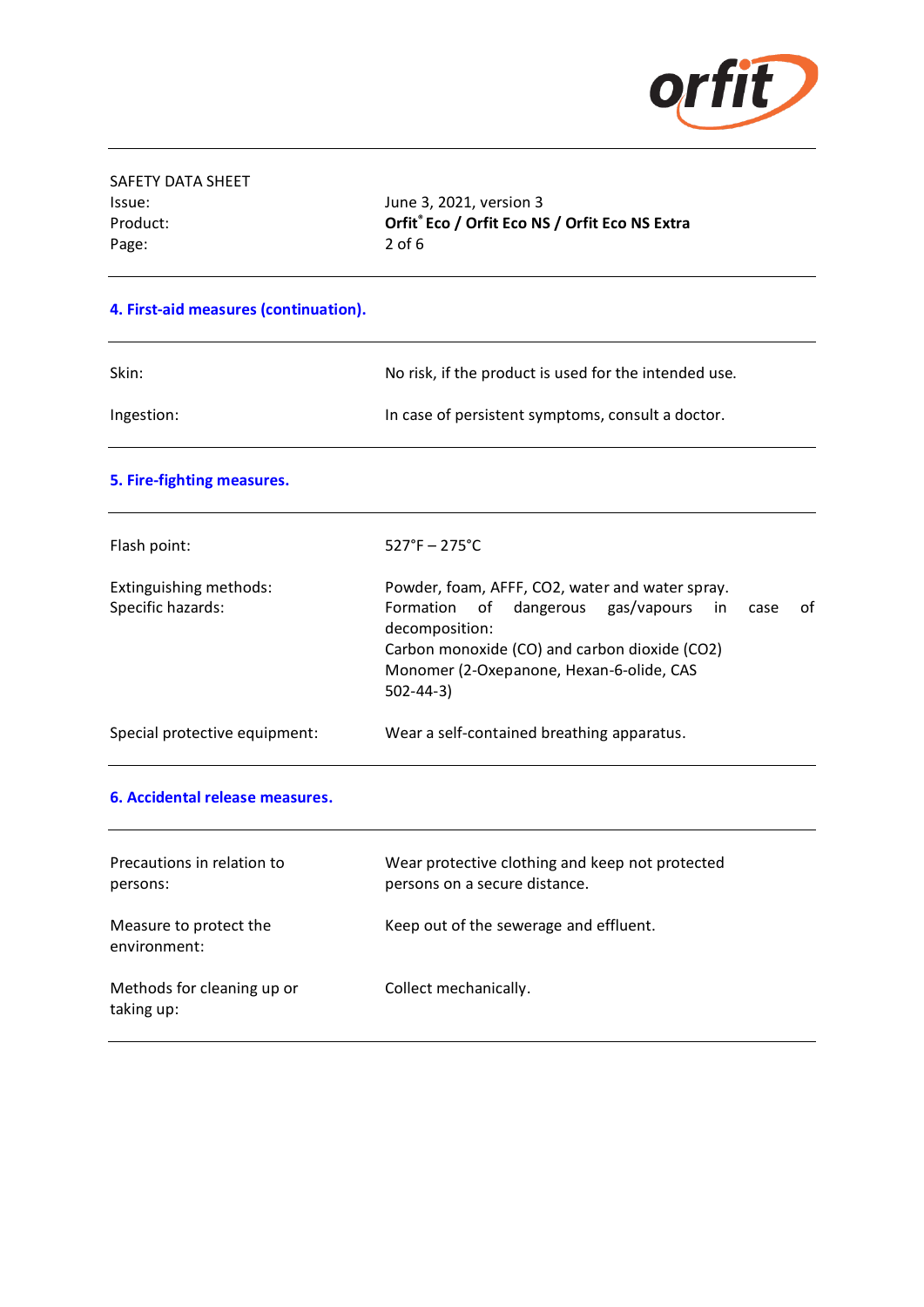

| SAFETY DATA SHEET |
|-------------------|
| Issue:            |
| Product:          |
| Page:             |

June 3, 2021, version 3 Product: **Orfit® Eco / Orfit Eco NS / Orfit Eco NS Extra** 3 of 6

## **7. Handling and storage.**

| Handling:                    | Store horizontal and in the original packaging.      |
|------------------------------|------------------------------------------------------|
| Other precautions concerning | Protect against humidity and direct sun exposure at  |
| storage:                     | a temperature between 50°F and 86°F - 10°C and 30°C. |

### **8. Exposure controls and personal protection.**

This product does not have established exposure limits

No special measures need to be taken.

# **9. Physical and chemical properties.**

| Form:                      | Sheets.                                                           |
|----------------------------|-------------------------------------------------------------------|
| Colour:                    | White / beige.                                                    |
| Odour:                     | Odourless.                                                        |
| Change of state:           | Becomes mouldable at 136-140°F.<br>Boiling point: not determined. |
| Flash point:               | $527^{\circ}F - 275^{\circ}C$                                     |
| Flammability:              | Non-flammable.                                                    |
| Decomposition temperature: | $392^{\circ}F - 200^{\circ}C$                                     |
| Auto-ignition temperature: | Product doesn't auto-ignite.                                      |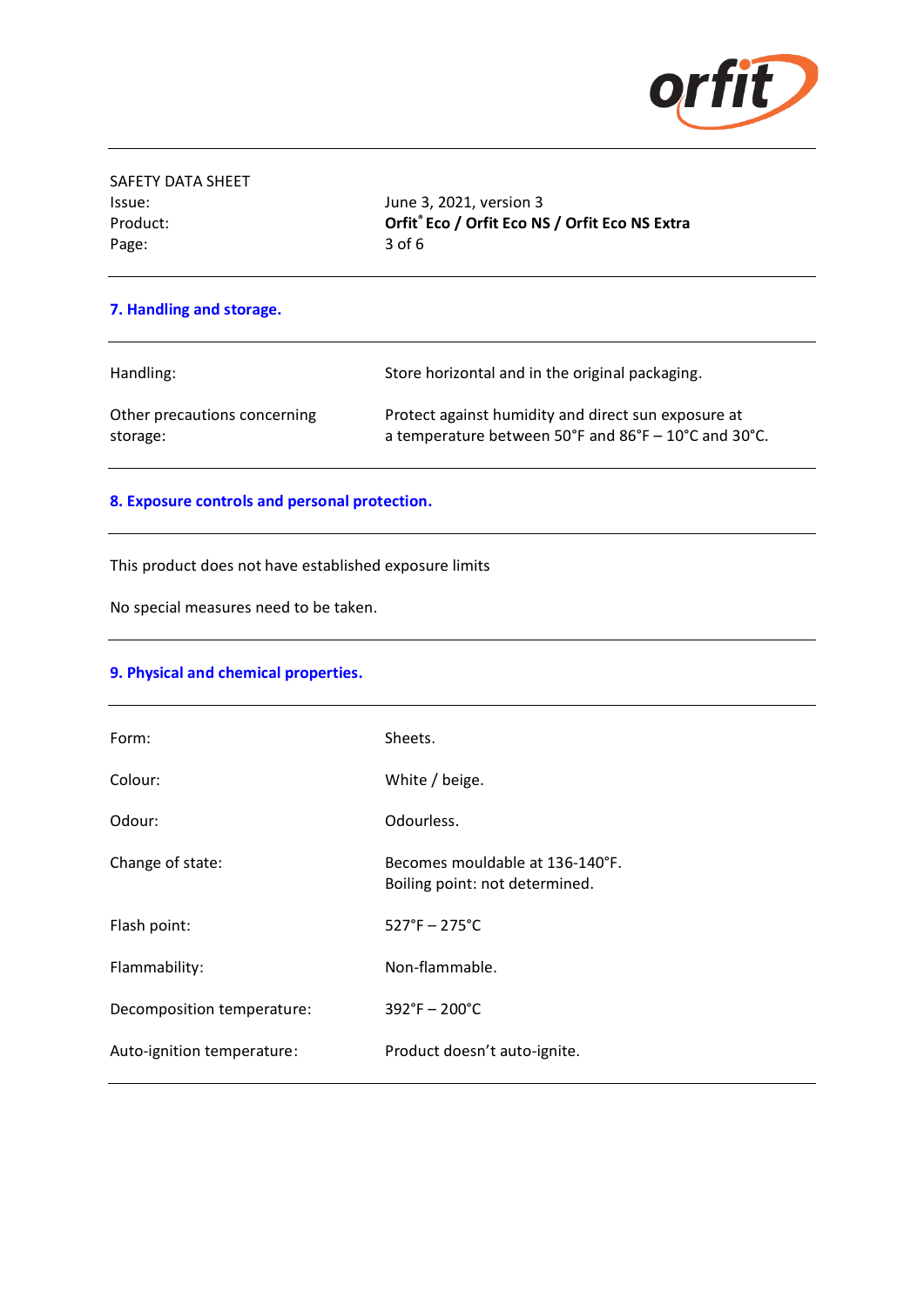

SAFETY DATA SHEET Page: 4 of 6

Issue: June 3, 2021, version 3 Product: **Orfit® Eco / Orfit Eco NS / Orfit Eco NS Extra**

# **9. Physical and chemical properties (continuation).**

| <b>Explosive properties:</b>               | No danger for explosion. |
|--------------------------------------------|--------------------------|
| Density at 140°F:                          | 1.2 $g/cm3$              |
| Solubility in water:                       | Insoluble in water       |
| Partition coefficient<br>(n-octane/water): | Not determined.          |
| Viscosity $212^{\circ}F - 100^{\circ}C$ :  | 150000 Pa.s              |

# **10. Stability and reactivity.**

| Circumstances to avoid<br>thermal decomposition: | Excessive temperatures.                     |
|--------------------------------------------------|---------------------------------------------|
| Materials and substances to<br>avoid:            | Acids and alkalis.                          |
| Hazardous decomposition<br>products:             | Caprolactone / monomer above 392°F - 200°C. |

| 11. Toxicological information. |                |
|--------------------------------|----------------|
| Acute toxicity                 |                |
| LD/LC-50:                      | No date.       |
| Eye:                           | No irritation. |
| Skin:                          | No irritation. |
|                                |                |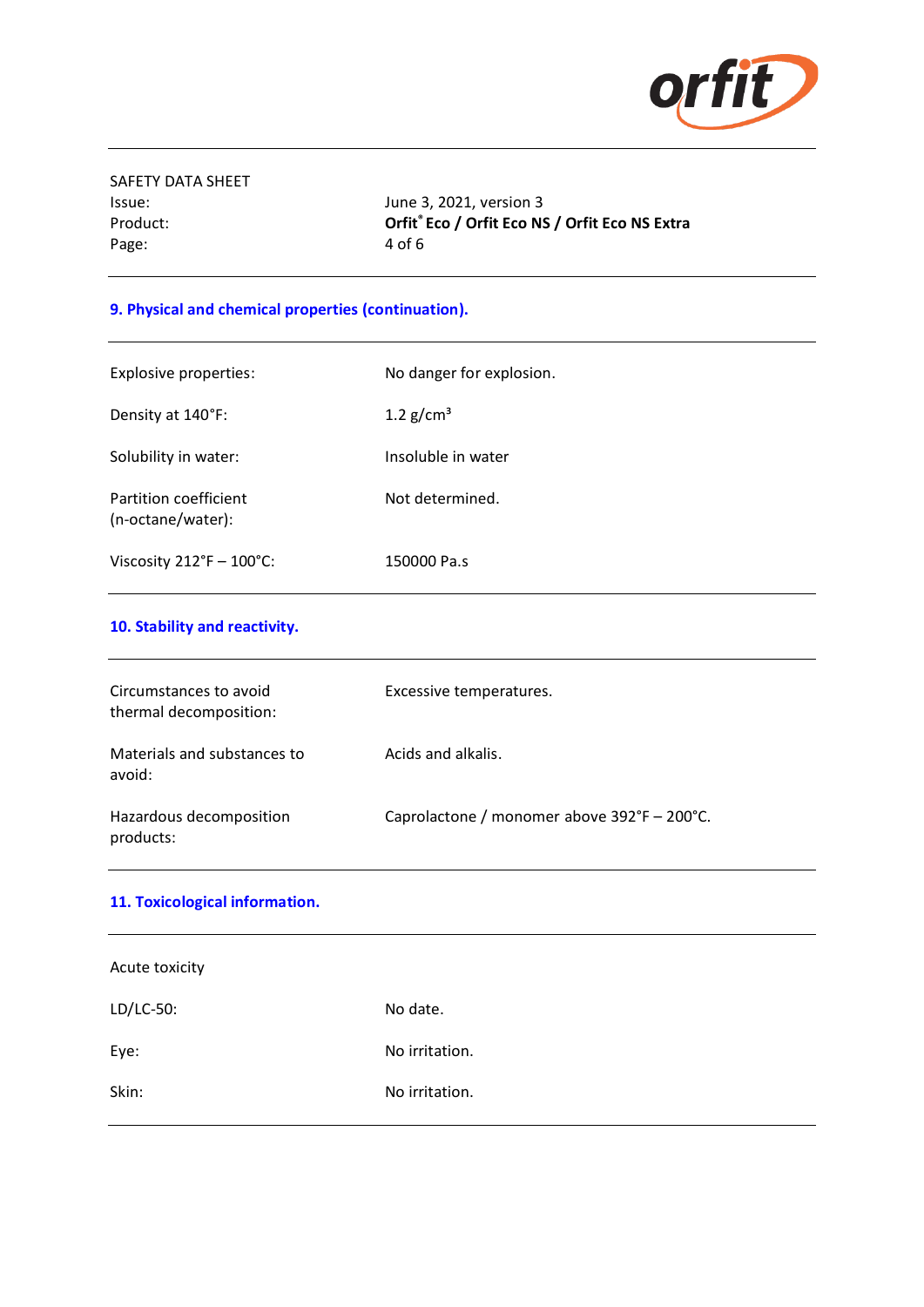

| SAFETY DATA SHEET                                |                                                                                                                                                                            |
|--------------------------------------------------|----------------------------------------------------------------------------------------------------------------------------------------------------------------------------|
| Issue:                                           | June 3, 2021, version 3                                                                                                                                                    |
| Product:                                         | Orfit® Eco / Orfit Eco NS / Orfit Eco NS Extra                                                                                                                             |
| Page:                                            | 5 of 6                                                                                                                                                                     |
| 11. Toxicological information (continuation).    |                                                                                                                                                                            |
| Other toxicological information:                 | When used and handled according to the specifications, the<br>product does not have any harmful effects on health to our<br>experience and the information provided to us. |
| 12. Ecological information.                      |                                                                                                                                                                            |
| Degradation:                                     | Orfit® Eco is biodegradable.                                                                                                                                               |
| Remark:                                          | Orfit® Eco is not harmful for nature.                                                                                                                                      |
| 13. Disposal considerations.                     |                                                                                                                                                                            |
| Recommendation:                                  | Disposal accordance with local regulations.                                                                                                                                |
| 14. Transport information.                       |                                                                                                                                                                            |
| Transport by ground ADR/RID<br>(across borders): | Not a regulated hazardous material.                                                                                                                                        |
| ADR/GGVS/E class:                                | N/A                                                                                                                                                                        |
| Transport by sea IMDG:<br>IMDG-class:            | Not a regulated hazardous material.<br>N/A                                                                                                                                 |
| Transport by air ICAO-TI<br>and IATA-DGR:        |                                                                                                                                                                            |
| ICAO/IATA-class:                                 | Not a regulated hazardous material.<br>N/A                                                                                                                                 |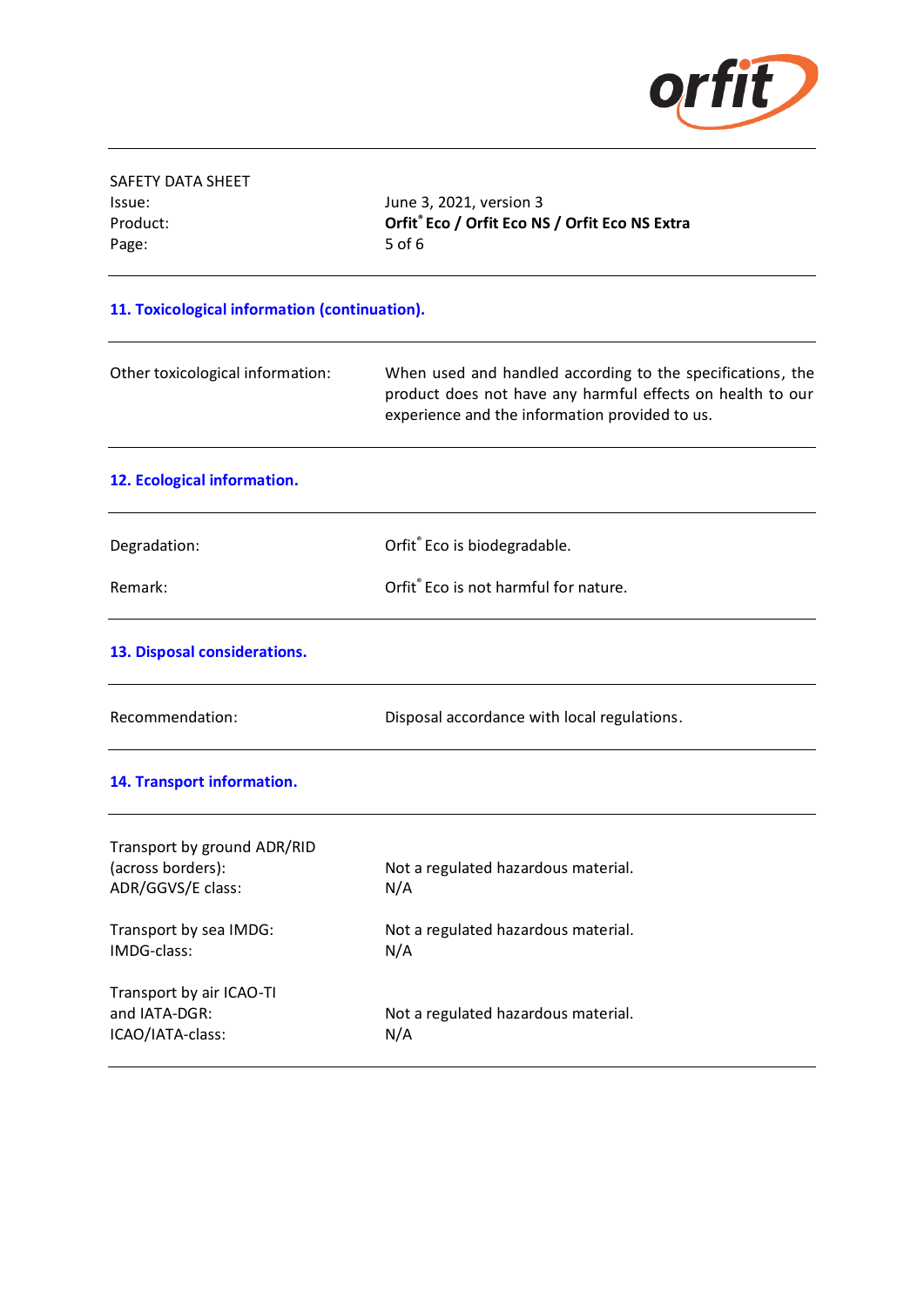

| SAFETY DATA SHEET |
|-------------------|
| lssue:            |
| Product:          |
| Page:             |

June 3, 2021, version 3 Product: **Orfit® Eco / Orfit Eco NS / Orfit Eco NS Extra** 6 of 6

### **15. Regulatory information.**

European Community regulations Medical Device Directive 2007/47/EC effective as from March 2010.

FDA product code ISH.

#### **16. Other information.**

Literature: See "Brochure Orthotic Fabrication Materials, Splinting Guide" and instructions for use.

To our actual knowledge, the information contained herein is accurate as of the date of this document. This Safety Data Sheet describes products on the basis of the safety aspects. This information shall not constitute a guarantee for any specific product features and shall not establish a legally valid contractual relationship.

Recipients of our product must take responsibility for observing existing law and regulations.

Safety Data Sheet is conform according Regulation (EC) No 1907/2006 of the European Parliament and of the Council of 18 December 2006 concerning the Registration, Evaluation, Authorisation and Restriction of Chemicals (REACH), establishing a European Chemicals Agency

| History: | PDF print on:       | 3 June 2021.    |
|----------|---------------------|-----------------|
|          | Supersedes version: | 12 August 2010. |
|          | Version:            |                 |
|          |                     |                 |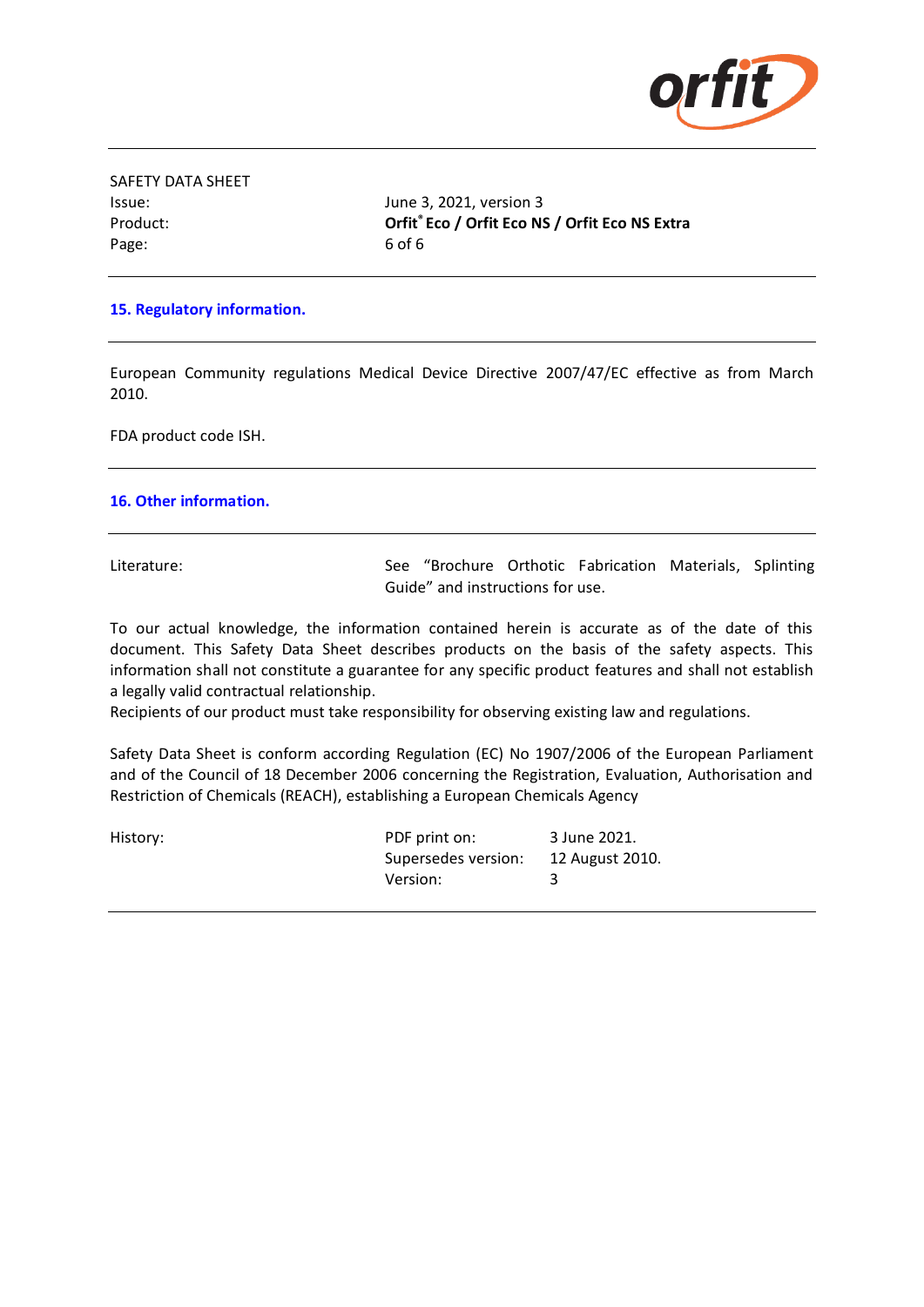

SAFETY DATA SHEET Product: Page: 1 of 6

Issue: May 20, 2021, version 2 **Orfit<sup>®</sup>** Eco Black NS

### **1. Substance/preparation and company identification.**

| Product name:           | Orfit <sup>®</sup> Eco Black NS |
|-------------------------|---------------------------------|
| Use:                    | Thermoplastic spl               |
| Company identification: | Orfit Industries N\             |
|                         | Vosveld 9a                      |

Thermoplastic splinting Orfit Industries NV Vosveld 9a B-2110 Wijnegem Belgium Telephone: +32 (0)3 326 20 26 E-mail: [welcome@orfit.com](mailto:welcome@orfit.com) Website[: www.orfit.com](http://www.orfit.com/)

| Emergency Phone number:    | +32 (0) 3 3 2 6 2 0 2 6 |
|----------------------------|-------------------------|
| Emergency Phone number US: | +1 516 659 9251         |

#### **2. Hazard Identification.**

The product is not classified as hazardous.

#### **3. Composition/information on ingredients.**

Preparation based on: polycaprolactone plus coating dispersion water based with anti-bacterial additive.

#### **4. First-aid measures.**

| Eye:        | No risk, if the product is used for the intended use. |
|-------------|-------------------------------------------------------|
| Inhalation: | No risk, if the product is used for the intended use. |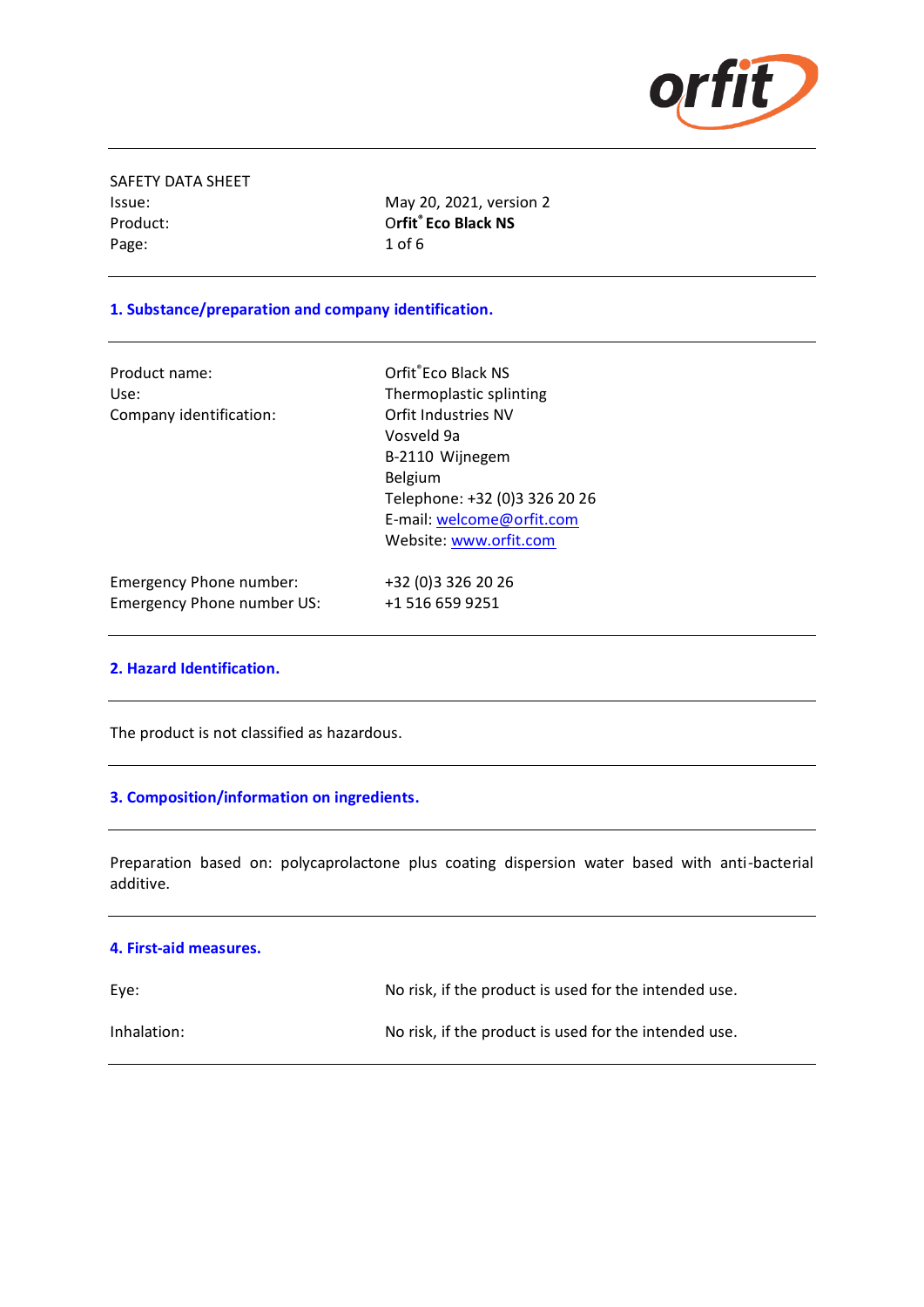

| SAFETY DATA SHEET |                     |
|-------------------|---------------------|
| Issue:            | May 20, 2021, vers  |
| Product:          | Orfit® Eco Black NS |
| Page:             | $2$ of 6            |
|                   |                     |

May 20, 2021, version 2

## **4. First-aid measures (continuation).**

| Skin:      | No risk, if the product is used for the intended use. |
|------------|-------------------------------------------------------|
| Ingestion: | In case of persistent symptoms, consult a doctor.     |

## **5. Fire-fighting measures.**

| Flash point:                                | $527^{\circ}F - 275^{\circ}C$                                                                                                                                                                                                                |
|---------------------------------------------|----------------------------------------------------------------------------------------------------------------------------------------------------------------------------------------------------------------------------------------------|
| Extinguishing methods:<br>Specific hazards: | Powder, foam, AFFF, CO2, water and water spray.<br>of<br>Formation of dangerous gas/vapours<br>in l<br>case<br>decomposition:<br>Carbon monoxide (CO) and carbon dioxide (CO2)<br>Monomer (2-Oxepanone, Hexan-6-olide, CAS<br>$502 - 44 - 3$ |
| Special protective equipment:               | Wear a self-contained breathing apparatus.                                                                                                                                                                                                   |

#### **6. Accidental release measures.**

| Precautions in relation to<br>persons:   | Wear protective clothing and keep not protected<br>persons on a secure distance. |
|------------------------------------------|----------------------------------------------------------------------------------|
| Measure to protect the<br>environment:   | Keep out of the sewerage and effluent.                                           |
| Methods for cleaning up or<br>taking up: | Collect mechanically.                                                            |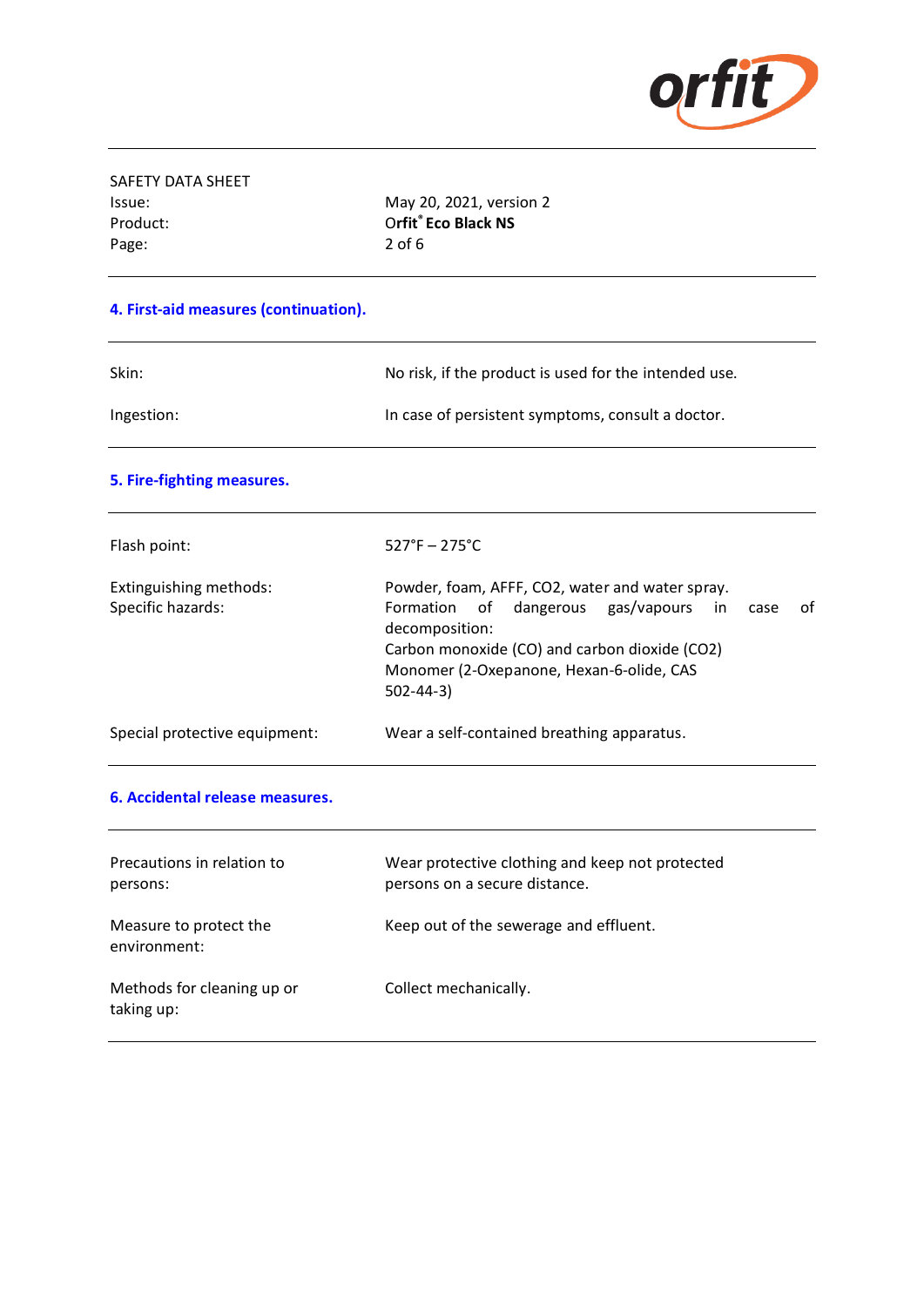

| SAFETY DATA SHEET |                     |
|-------------------|---------------------|
| Issue:            | May 20, 2021, vers  |
| Product:          | Orfit® Eco Black NS |
| Page:             | 3 of 6              |

May 20, 2021, version 2

### **7. Handling and storage.**

Handling: Store horizontal and in the original packaging. Other precautions concerning Protect against humidity and direct sun exposure at storage: a temperature between 50°F and 86°F – 10°C and 30°C.

### **8. Exposure controls and personal protection.**

This product does not have established exposure limits

No special measures need to be taken.

### **9. Physical and chemical properties.**

| Form:                      | Sheets.                                                           |
|----------------------------|-------------------------------------------------------------------|
| Colour:                    | Black.                                                            |
| Odour:                     | Odourless.                                                        |
| Change of state:           | Becomes mouldable at 136-140°F.<br>Boiling point: not determined. |
| Flash point:               | $527^{\circ}F - 275^{\circ}C$                                     |
| Flammability:              | Non-flammable.                                                    |
| Decomposition temperature: | $392^{\circ}F - 200^{\circ}C$                                     |
| Auto-ignition temperature: | Product doesn't auto-ignite.                                      |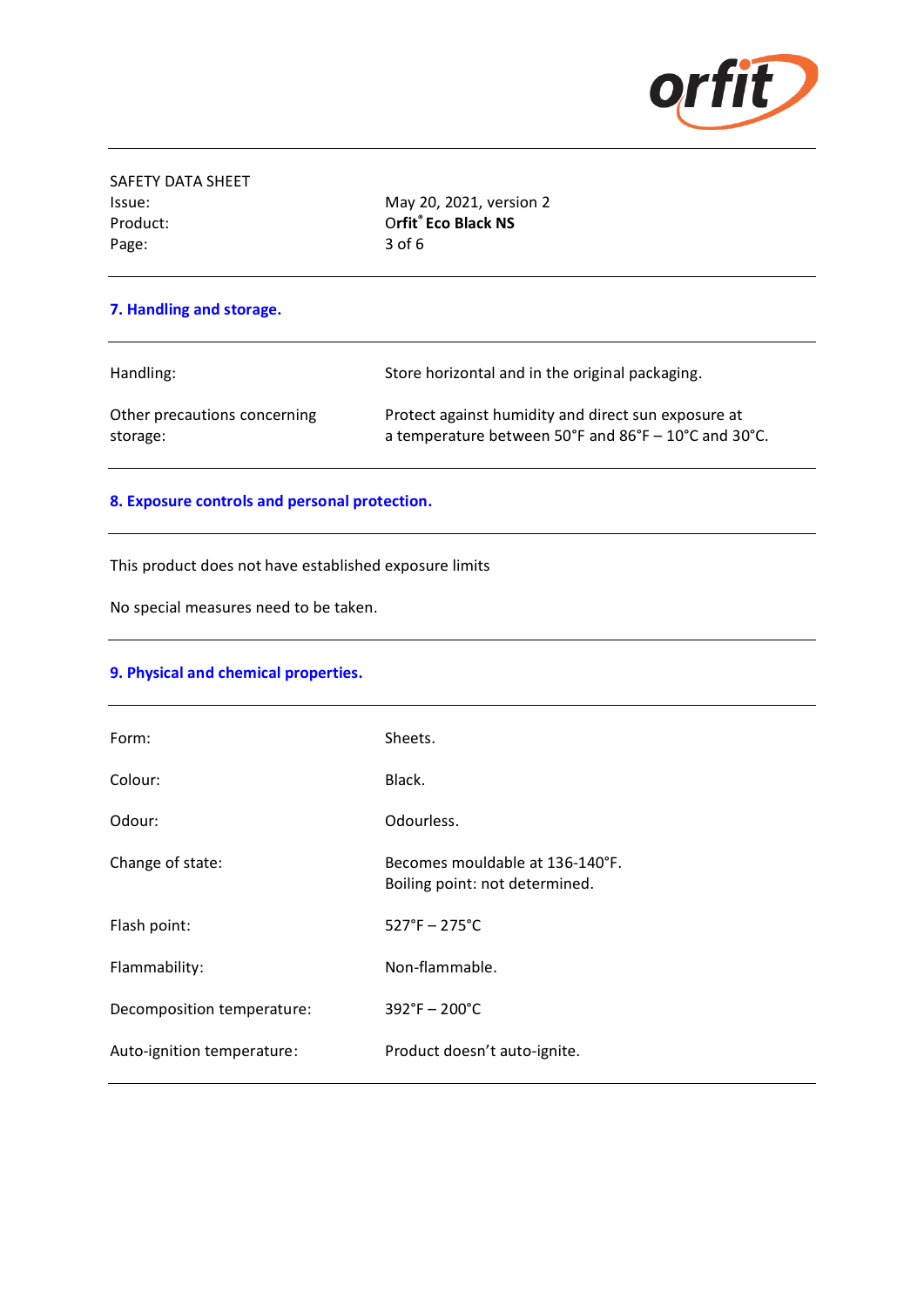

SAFETY DATA SHEET Issue: May 20, 2021, version 2 Product: Page: 4 of 6

**Orfit<sup>®</sup>** Eco Black NS

# **9. Physical and chemical properties (continuation).**

| Explosive properties:                      | No danger for explosion. |
|--------------------------------------------|--------------------------|
| Density at 140°F:                          | 1.2 $g/cm3$              |
| Solubility in water:                       | Insoluble in water       |
| Partition coefficient<br>(n-octane/water): | Not determined.          |
| Viscosity $212^{\circ}F - 100^{\circ}C$ :  | 150000 Pa.s              |

# **10. Stability and reactivity.**

| Circumstances to avoid<br>thermal decomposition: | Excessive temperatures.                     |
|--------------------------------------------------|---------------------------------------------|
| Materials and substances to<br>avoid:            | Acids and alkalis.                          |
| Hazardous decomposition<br>products:             | Caprolactone / monomer above 392°F - 200°C. |

| 11. Toxicological information. |                |
|--------------------------------|----------------|
| Acute toxicity                 |                |
| LD/LC-50:                      | No date.       |
| Eye:                           | No irritation. |
| Skin:                          | No irritation. |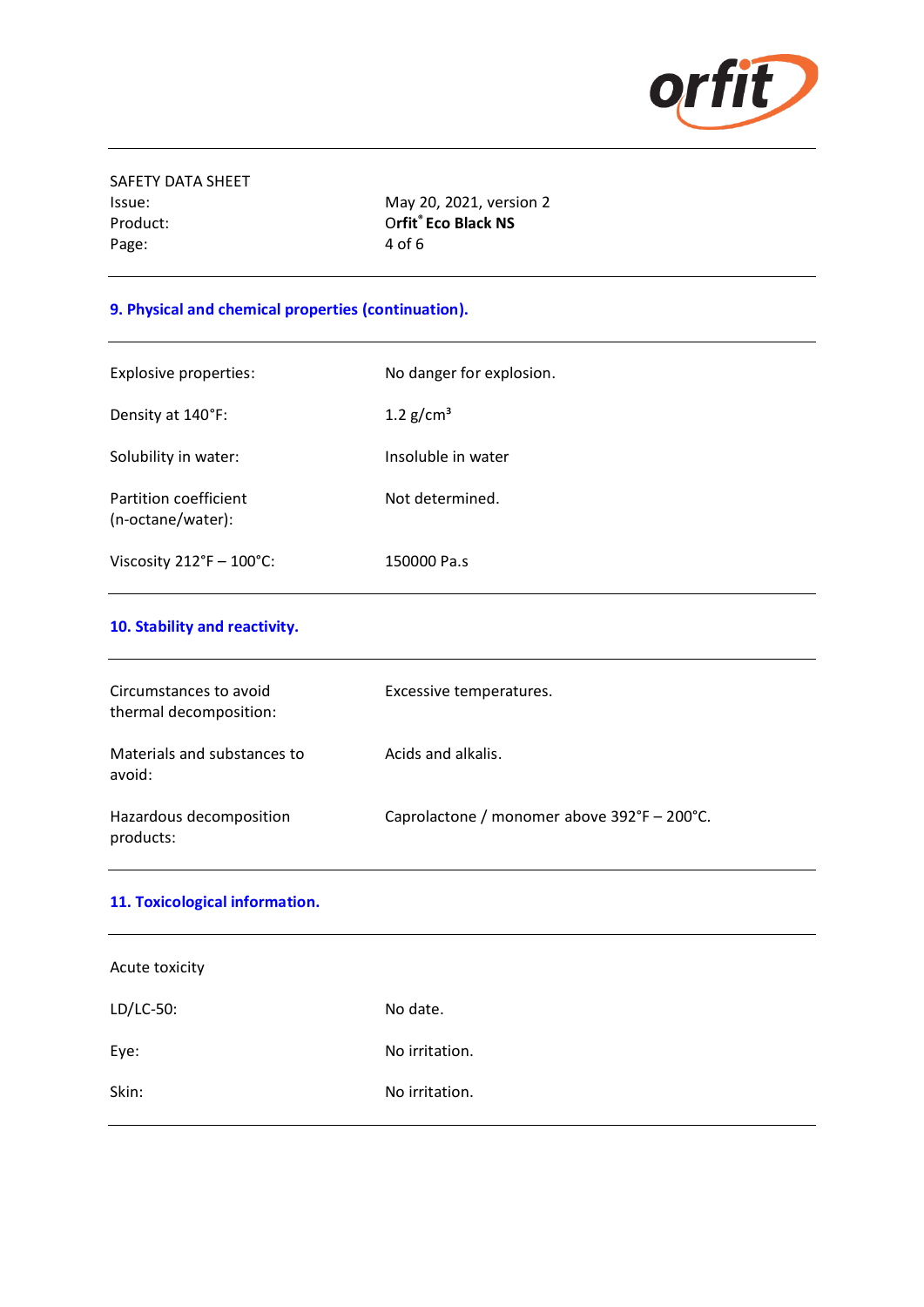

| May 20, 2021, version 2                                                                                                                                                    |  |  |  |  |
|----------------------------------------------------------------------------------------------------------------------------------------------------------------------------|--|--|--|--|
| Orfit® Eco Black NS                                                                                                                                                        |  |  |  |  |
| 5 of 6                                                                                                                                                                     |  |  |  |  |
| 11. Toxicological information (continuation).                                                                                                                              |  |  |  |  |
| When used and handled according to the specifications, the<br>product does not have any harmful effects on health to our<br>experience and the information provided to us. |  |  |  |  |
|                                                                                                                                                                            |  |  |  |  |
| Orfit® Eco Black NS is biodegradable.                                                                                                                                      |  |  |  |  |
| Orfit® Eco Black NS is not harmful for nature.                                                                                                                             |  |  |  |  |
|                                                                                                                                                                            |  |  |  |  |
| Disposal accordance with local regulations.                                                                                                                                |  |  |  |  |
|                                                                                                                                                                            |  |  |  |  |
|                                                                                                                                                                            |  |  |  |  |
| Not a regulated hazardous material.                                                                                                                                        |  |  |  |  |
| N/A                                                                                                                                                                        |  |  |  |  |
| Not a regulated hazardous material.                                                                                                                                        |  |  |  |  |
| N/A                                                                                                                                                                        |  |  |  |  |
|                                                                                                                                                                            |  |  |  |  |
| Not a regulated hazardous material.                                                                                                                                        |  |  |  |  |
| N/A                                                                                                                                                                        |  |  |  |  |
|                                                                                                                                                                            |  |  |  |  |